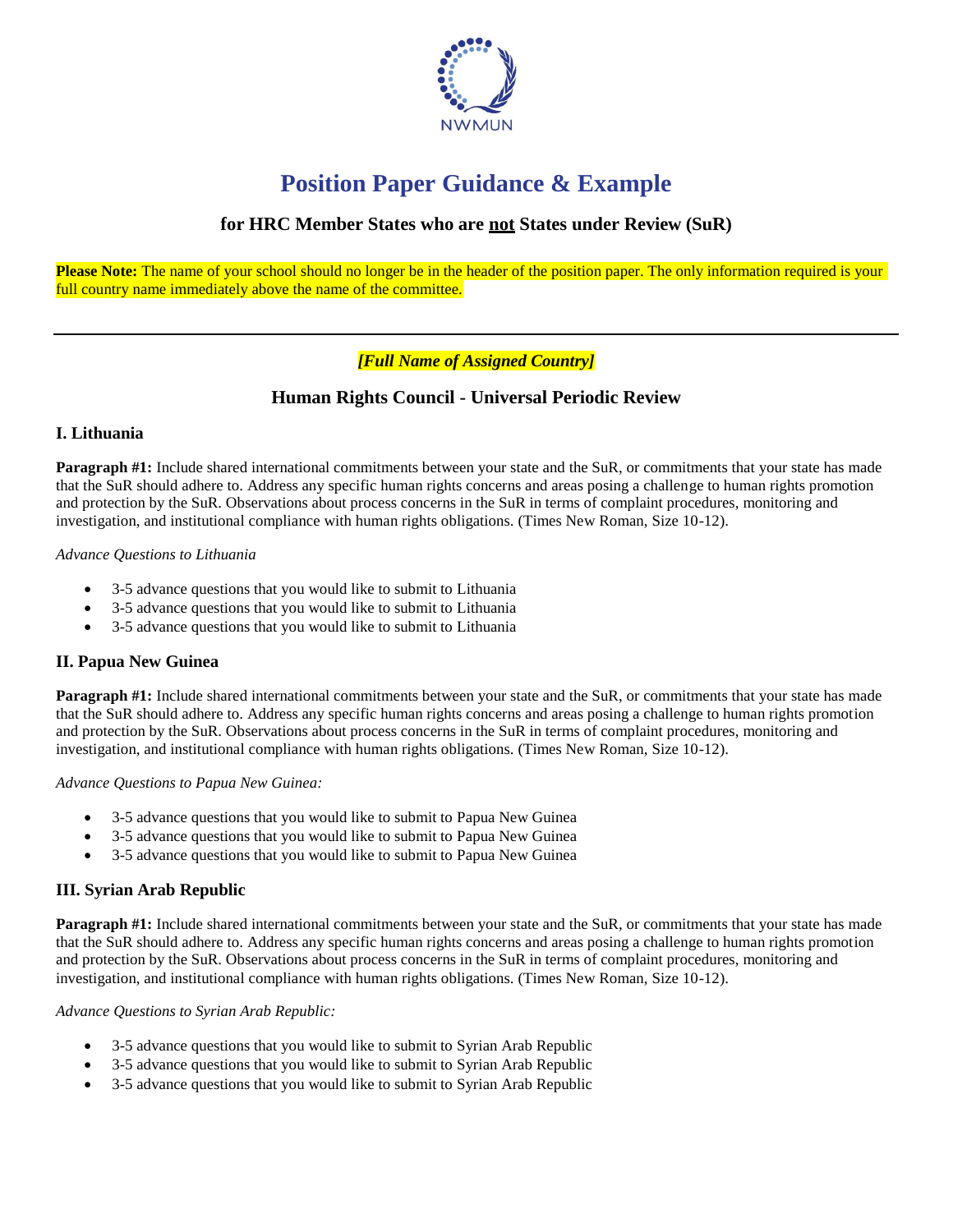

# **Example Position Paper**

# *Russian Federation*

# **Human Rights Council – Universal Periodic Review**

## **I. South Africa**

Russia recognizes the vitality of human rights towards producing a functional and productive government. Although it is important to keep in mind the importance in respecting the sovereignty of countries and their ability to monitor their own internal fairs often much more efficiently then foreign involvement.

Although problems such as police brutality and marginalization persist, the international community must recognize how South Africa has made tremendous development post-Apartheid in improving human rights and becoming a productive member of the international community through the support of the South African Human Rights Council (SAHRC). To counter police brutality, Russia urges South Africa to prioritize the establishment of an internal investigations agency that would hold law enforcement accountable for breaches in the law. Currently, this lack of accountability can be traced as the root cause for many of the problems currently being discussed, but with this in mind South Africa is more well equipped to tackle this problem internally rather through foreign involvement. This sort of accountability would also have the added benefit of creating a standard for facilitating the presence of migrant workers and refugees countering ongoing outburst on migrants at both a civilian and law enforcement level.

Russia strongly urges South Africa to respect the rights of women that are severely under threat to due widespread sexual violence by establishing a mechanism focused on preventing repeat offenders and using things such as awareness campaigns to reduce stigma that would encourage incidents to be reported.

### *Advance Questions to South Africa:*

- How will the Government insure a reliable internal investigations unit that would create a system of accountability? Has the government considered reinstatement of the South African Anti- Corruption Unit (ACU) that was dissolved in 2001?
- What will the Governments role be in countering the stigma that has led to current situation of repeated attacks on migrants both with civilian vigilantes and law enforcement officers alike?
- What provisions has South Africa considered to help prosecute sexual offenders? A study reported on by the UN showed that over 25% of women admit to having been raped, while only 2-7% of such women reported sexual assaults.

## **II. Myanmar**

Russia recognizes that there is a definitive need for improvement within the Human Rights situation in Myanmar. As previously stated it is imperative especially with regards to Myanmar that a countries sovereignty is always respected. The Civil War in Myanmar poses an obvious threat to the implementation of the efforts of this committee and should be addressed but only with the full support of Myanmar's government. Although Myanmar's political history has been tumultuous leading to instability that has been the source of human rights abuses in the past, Russia believes that Myanmar is best equipped to deal with problems of internal conflict. Further improvement can be gained through increased cooperation with distribution of Foreign aid to recover from such things as a 2015 flood that destroyed more than a million acres of rice fields. Russia urges the Government to insure that conflict is dealt with in a humane manner representative of mandates set by international law, as well as establish increased representation of women in political and domestic life.